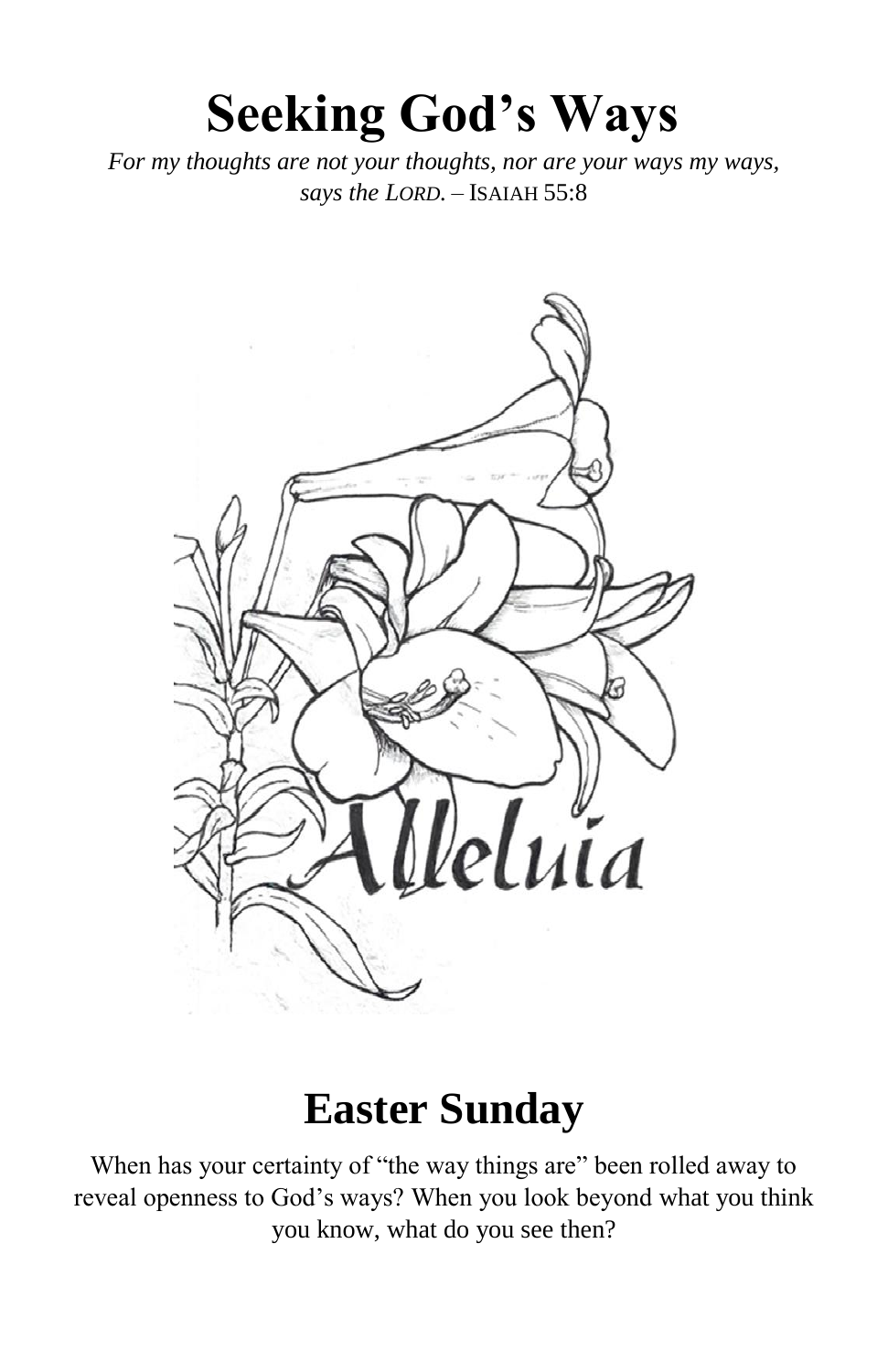## **From Certainty to Openness**

April 17, 2022

| Prelude                                                                                                   |                                                              | Anne Lehman               |  |  |  |  |
|-----------------------------------------------------------------------------------------------------------|--------------------------------------------------------------|---------------------------|--|--|--|--|
| Welcome and Call to Worship                                                                               |                                                              | Jane Ross Richer          |  |  |  |  |
| Easter Ritual, Lighting the Peace Lamp*                                                                   |                                                              |                           |  |  |  |  |
| Songs                                                                                                     |                                                              | <b>Bob Brenneman</b>      |  |  |  |  |
|                                                                                                           | Christ the Lord Is Risen Today                               | VT 346                    |  |  |  |  |
|                                                                                                           | Christ Has Arisen, Alleluia!                                 | <b>VT 341</b>             |  |  |  |  |
| Offering<br>Please pass the friendship pads<br>(Gifts are for Operating Fund unless designated otherwise) |                                                              |                           |  |  |  |  |
| Offertory                                                                                                 | Sharing Fund gifts collection<br>Bob Brenneman, Bob Albrecht |                           |  |  |  |  |
|                                                                                                           | Jerry Albrecht, Colton Eby                                   |                           |  |  |  |  |
| Song                                                                                                      | Thine Is the Glory                                           | <b>VT 355</b>             |  |  |  |  |
| Children's time                                                                                           | Mark & Krista Daniels and Revy                               |                           |  |  |  |  |
| Scripture                                                                                                 | John 20:1-18                                                 |                           |  |  |  |  |
| Sermon                                                                                                    | "What Do You Want?"                                          | <b>Katie Misz</b>         |  |  |  |  |
| Song of response                                                                                          | I Know That My Redeemer Lives                                | VT 347                    |  |  |  |  |
| Congregational prayer                                                                                     |                                                              | <b>Frances Ringenberg</b> |  |  |  |  |
| Benediction                                                                                               |                                                              |                           |  |  |  |  |
| Sending song                                                                                              | Lift Your Glad Voices                                        | VT 340                    |  |  |  |  |

VT = Voices Together; SJ = *Sing the Journey; SS = Sing the Story* 

\*We light the peace lamp every Sunday to lament all unnecessary and violent loss of life around the world.

*Thank you to Loanne Harms for creating the visual at the front of the sanctuary, to Kathy Miller for today's arrangement and to Frances Ringenberg for the flowering plants.*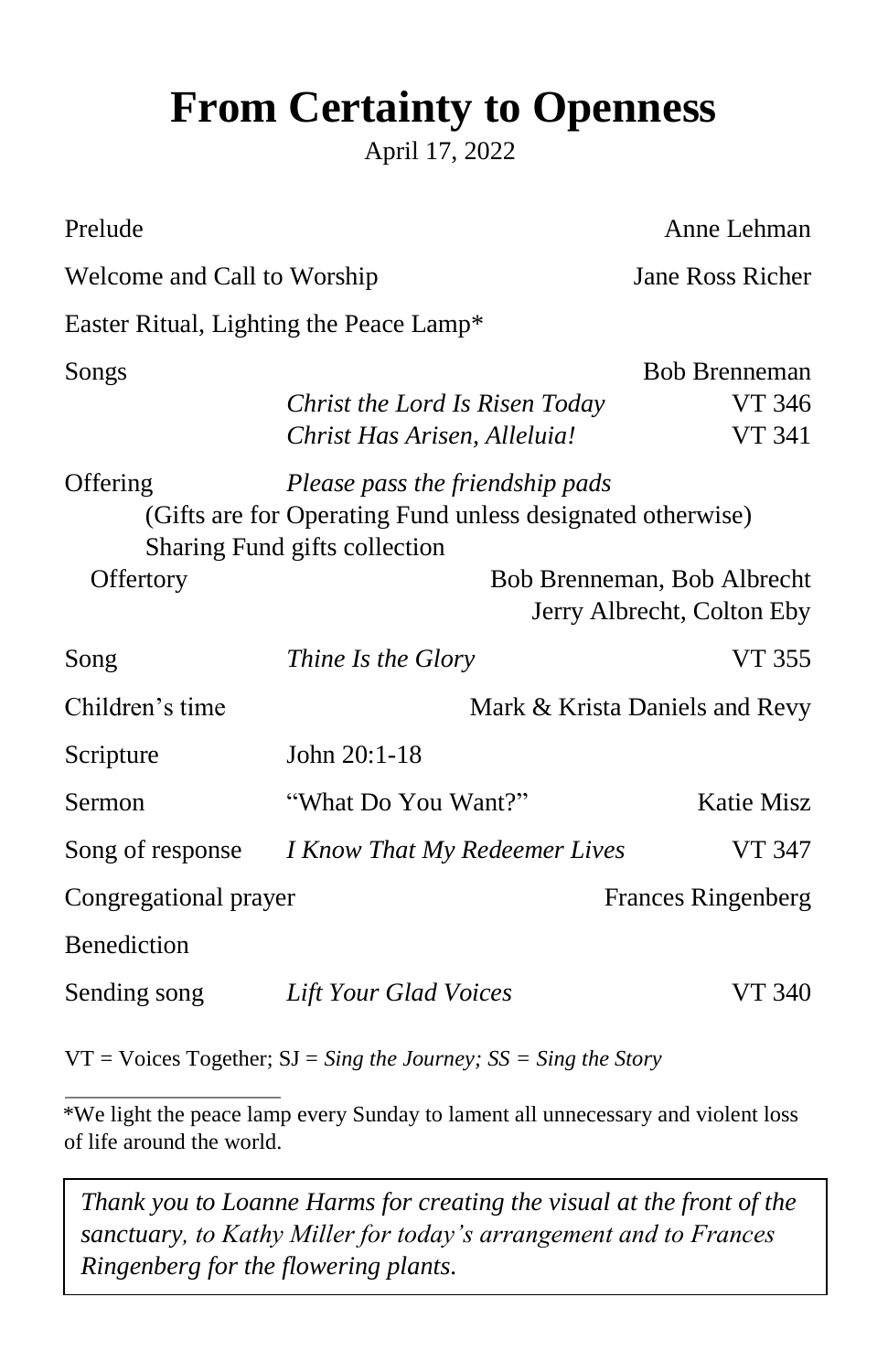#### **Prayers for Brothers and Sisters**

For *Judy Houtz* who was in the hospital this past week and will have a short stay at Greencroft rehab.

God's leading as *Hudson Lake MC* moves forward with a transitional pastor upon Esther Lanting's Retirement. Wisdom for the elders and council as they navigate the new work God has planned.

This week we remember in prayer young adult *Andrew Smucker* who is a sophomore at Goshen College.

The family of *Patrick Lyoya* in Grand Rapids grieving his death at the hands of police during a routine traffic stop.

*Pastor Cindy* as she returns this week as Pastoral Team Leader.

On this Easter Sunday, join *Mennonite Mission Network's 161 workers and 116 partner organizations* throughout the United States and in 47 countries around the world in proclaiming the message of Jesus' resurrection power and love to those you encounter.

#### **Resurrection Stations**

All are welcome to visit any or all of the different station listed below:

- *Flowering of the Cross*: Remembering Life Garden
- *Hymn Singing*: Sanctuary
- *The Lord's Supper*: Pavilion
- *Wetlands resurrection prayer walk*
- *Fellowship with breakfast breads:* Food served in Fellowship Hall, extra seating outside west FH door near pavilion

#### **Welcome Guests**

We are glad to have you join us in worship today. If you have young children, there are sermon boards for children outside the sanctuary doors; please pick one up as you enter. Large print copies of the hymnal and hearing aid systems are available from the ushers.